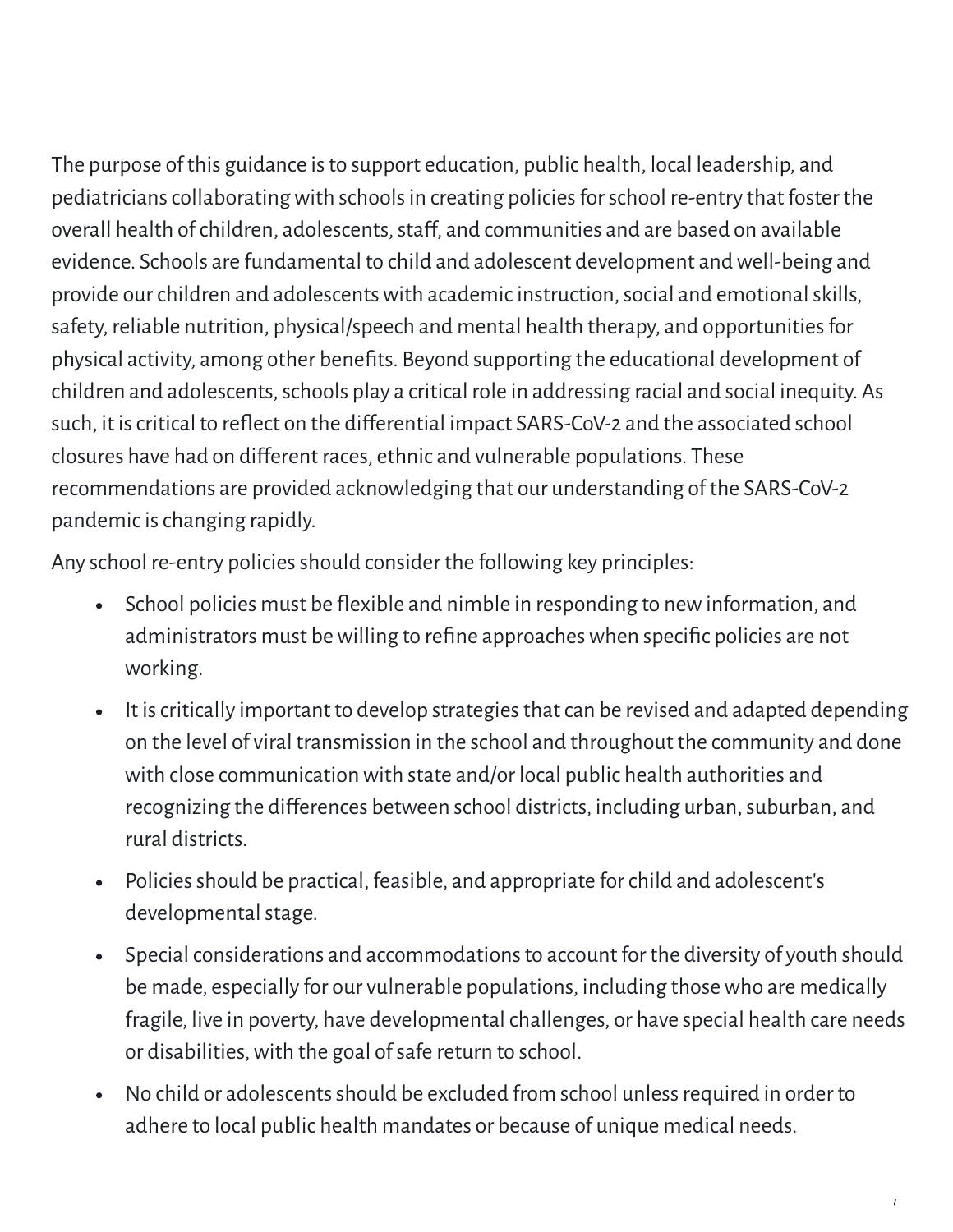Pediatricians, families, and schools should partner together to collaboratively identify and develop accommodations,when needed.

School policies should be guided by supporting the overall health and well-being of all  $\bullet$ children, adolescents, their families, and their communities. These policies should be consistently communicated in languages other than English, if needed, based on the languages spoken in the community, to avoid marginalization of parents/guardians who are of limited English proficiency or do not speak English at all.

With the above principlesin mind,**the AAP strongly advocatesthat all policy considerationsfor the coming school yearshould startwith a goal of having students physically presentin school**. The importance of in-person learning iswell-documented, and there is already evidence of the negative impacts on children because of school closures in the spring of 2020. Lengthy time away from school and associated interruption of supportive services often results in social isolation, making it difficult for schools to identify and address important learning deficits as well as child and adolescent physical or sexual abuse, substance use, depression, and suicidal ideation. This, in turn, places children and adolescents at considerable risk of morbidity and, in some cases, mortality. Beyond the educational impact and social impact of school closures, there has been substantial impact on food security and physical activity forchildren and families.

Policy makers must also consider the mounting evidence regarding COVID-19 in children and adolescents, including the role they may play in transmission of the infection. SARS-CoV-2 appears to behave differently in children and adolescents than other common respiratory viruses, such as influenza, on which much of the current guidance regarding school closures is based. Although children and adolescents play a major role in amplifying inluenza outbreaks, to date, this does not appear to be the case with SARS-CoV-2. Although many questions remain, the preponderance of evidence indicates that children and adolescents are less likely to be symptomatic and less likely to have severe disease resulting from SARS-CoV-2 infection. In addition, children may be less likely to become infected and to spread infection. Policies to mitigate the spread of COVID-19within schools must be balancedwith the known harmsto children, adolescents, families, and the community by keeping children at home.

Finally, policy makers should acknowledge that COVID-19 policies are intended to mitigate, not eliminate, risk. No single action or set of actions will completely eliminate the risk of SARS-CoV-2 transmission, but implementation of several coordinated interventions can greatly reduce that risk. For example, where physical distance cannot be maintained, students (over the age of 2 years) and staff can wear face coverings (when feasible). In the following sections, we review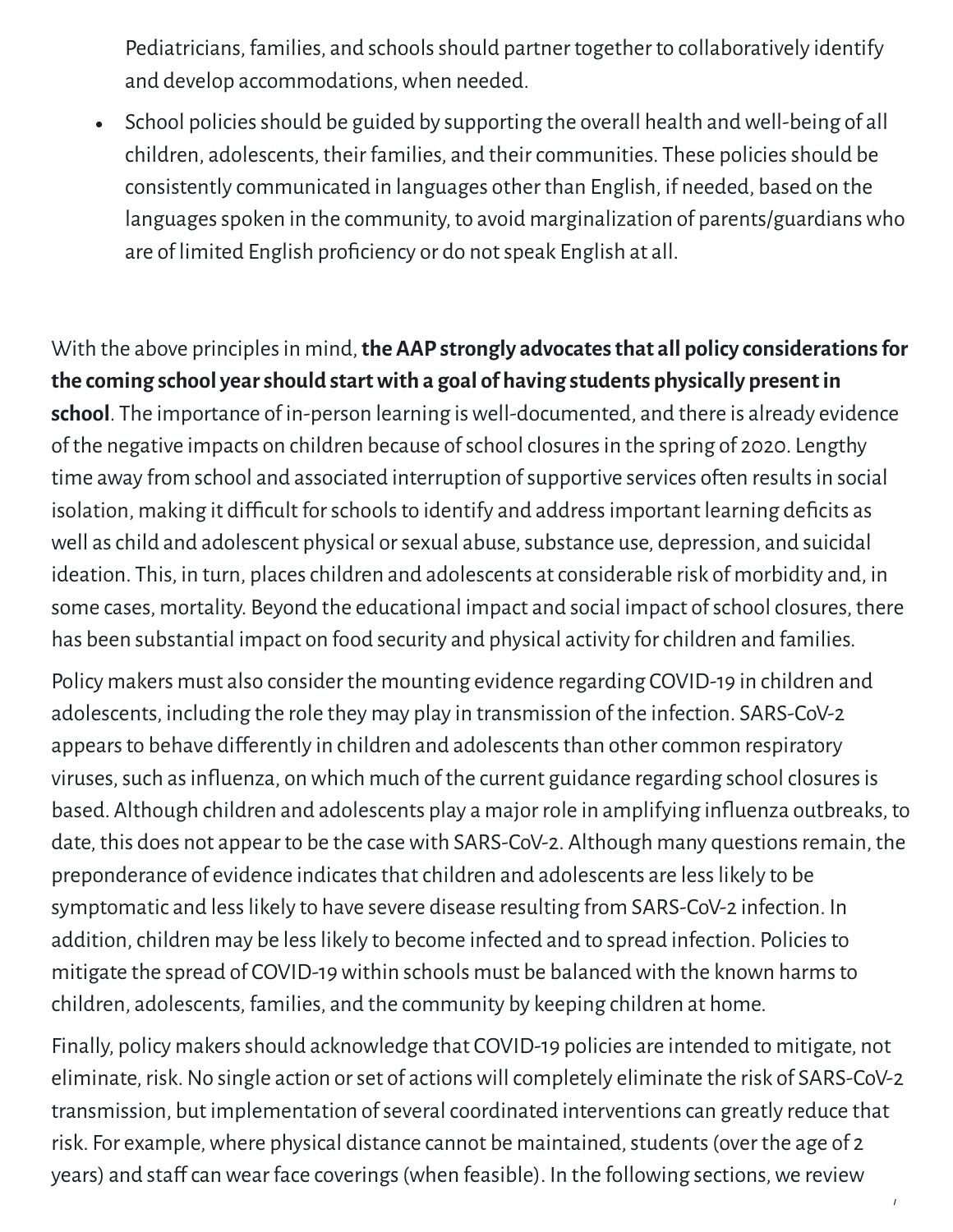some general principles that policy makers should consider as they plan for the coming school year. For all of these, education for the entire school community regarding these measures should begin early, ideally at least several weeks before the start of the school year.

## **Physical Distancing Measures**

Physical distancing, sometimes referred to as social distancing, is simply the act of keeping people separated with the goal of limiting spread of contagion between individuals. It is fundamental to lowering the risk of spread of SARS-CoV-2, as the primary mode of transmission is through respiratory droplets by persons in close proximity. There is a conflict between optimal academic and social/emotional learning in schools and strict adherence to current physical distancing guidelines. For example, the Centers for Disease Control and Prevention (CDC) recommends that schools "space seating/desks at least 6 feet apart when feasible." In many school settings, 6 feet between students is not feasible without limiting the number of students. Evidence suggests that spacing as close as 3 feet may approach the benefits of 6 feet of space, particularly if students are wearing face coverings and are asymptomatic. Schools should weigh the benefits of strict adherence to a 6-feet spacing rule between students with the potential downside if remote learning is the only alternative. Strict adherence to a specific size of student groups(eg,10 perclassroom,15 perclassroom, etc)should be discouraged in favor of other risk mitigation strategies. Given what is known about transmission dynamics, adults and adult staff within schools should attempt to maintain a distance of 6 feet from other persons as much as possible, particularly around other adult staff. For all of the below settings, physical distancing by and among adults is strongly recommended, and meetings and curriculum planning should take place virtually if possible. In addition, otherstrategiesto increase adult-adult physical distance in time and space should be implemented, such as staggered drop-offs and pickups, and drop-offs and pickups outside when weather allows. Parents should, in general, be discouraged from entering the school building. Physical barriers, such as plexiglass, should be considered in reception areas and employee workspaces where the environment does not accommodate physical distancing, and congregating in shared spaces, such as staff lounge areas, should be discouraged.

The recommendations in each of the age groups below are not instructional strategies but are strategies to optimize the return of students to schools in the context of physical distancing guidelines and the developmentally appropriate implementation of the strategies. Educational experts may have preference for one or another of the guidelines based on the instructional needs of the classes or schools in which they work.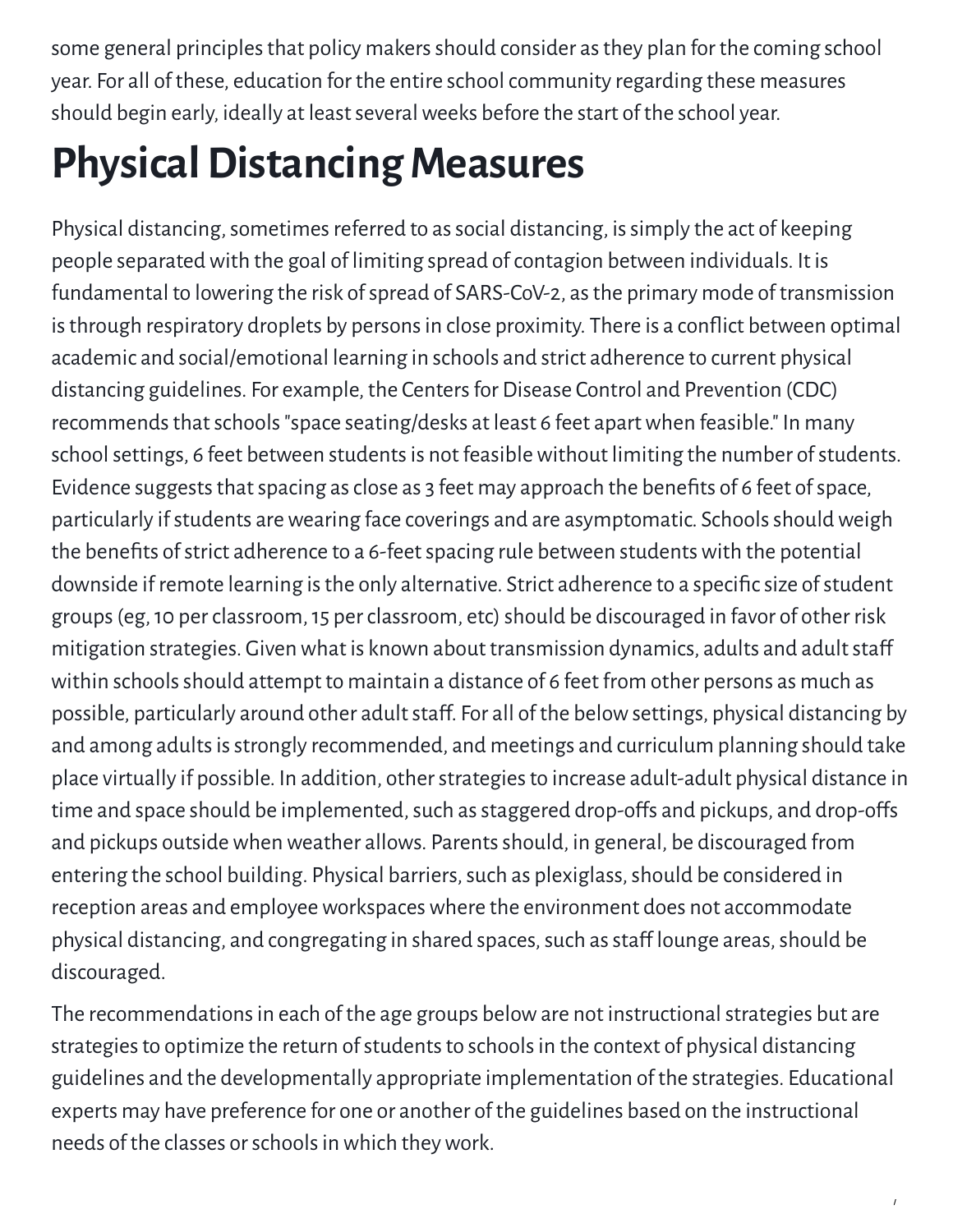### **Pre-Kindergarten (Pre-K)**

In Pre-K, the relative impact of physical distancing among children is likely small based on current evidence and certainly difficult to implement. Therefore, Pre-K should focus on more effective risk mitigation strategies for this population. These include hand hygiene, infection prevention education for staff and families, adult physical distancing from one another, adults wearing face coverings, cohorting, and spending time outdoors.

*Higher-priority strategies:*

- Cohort classes to minimize crossover among children and adults within the school; the exact size of the cohort may vary, often dependent on local or state health department guidance.
- Utilize outdoorspaceswhen possible.
- Limit unnecessary visitors into the building.

*Lower-priority strategies:*

- Face coverings(cloth) for children in the Pre-K setting may be difficult to implement.  $\bullet$
- Reducing classmate interactions/play in Pre-K aged children may not provide substantial  $\bullet$ COVID-19 risk reduction.

### **Elementary Schools**

*Higher-priority strategies:*

- Children should wear face coverings when harms (eg, increasing hand-mouth/nose contact) do not outweigh benefits (potential COVID-19 risk reduction).
- Desks should be placed 3 to 6 feet apart when feasible (if this reduces the amount of  $\bullet$ time children are present in school, harm may outweigh potential benefits).
- Cohort classes to minimize crossover among children and adults within the school.
- Utilize outdoorspaceswhen possible.

*Lower-priority strategies:*

• The risk reduction of reducing class sizes in elementary school-aged children may be outweighed by the challenge of doing so.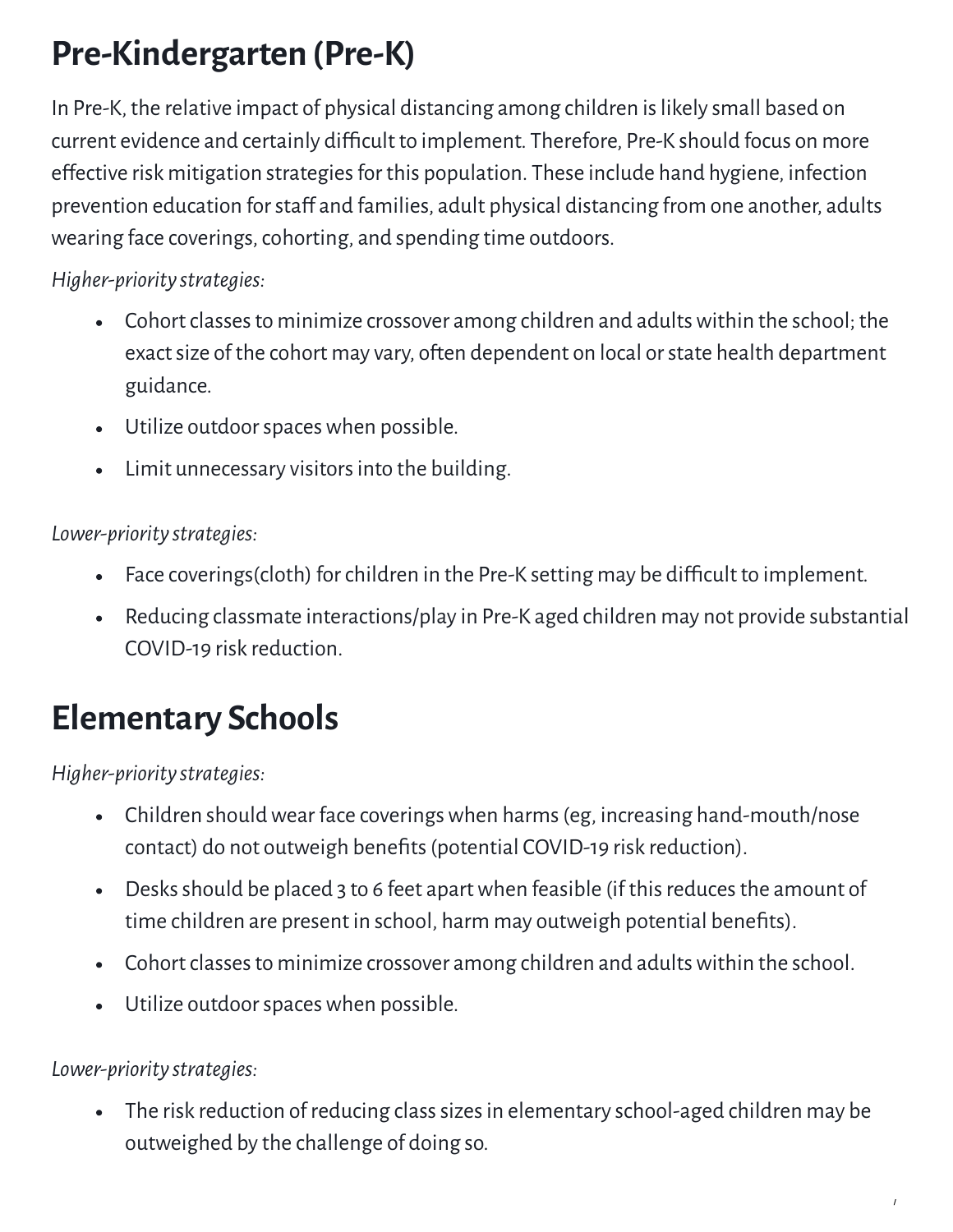Similarly, reducing classmate interactions/play in elementary school-aged children may  $\bullet$ not provide enough COVID-19 risk reduction to justify potential harms.

#### **Secondary Schools**

There is likely a greater impact of physical distancing on risk reduction of COVID in secondary schools than early childhood or elementary education. There are also different barriers to successful implementation of many of these measures in older age groups, as the structure of school is usually based on students changing classrooms. Suggestions for physical distancing risk mitigation strategieswhen feasible:

- Universal face coverings in middle and high schools when not able to maintain a 6-foot  $\bullet$ distance (students and adults).
- Particular avoidance of close physical proximity in cases of increased exhalation (singing, exercise); these activities are likely safest outdoors and spread out.
- Desks should be placed 3 to 6 feet apart when feasible.  $\bullet$
- Cohort classes if possible, limit cross-over of students and teachers to the extent possible.
	- Ideas that may assist with cohorting:
		- Block schedule (much like colleges, intensive 1-month blocks).
		- Eliminate use of lockers or assign them by cohort to reduce need for hallway use across multiple areas of the building. (This strategy would need to be done in conjunction with planning to ensure students are not carrying home an unreasonable number of books on a daily basis and may vary depending on other cohorting and instructional decisions schools are making.)
		- $\bullet$  Have teachers rotate instead of students when feasible.
		- Utilize outdoorspaceswhen possible.
		- Teachers should maintain 6 feet from students when possible and if not disruptive to educational process.

/

Restructure elective offerings to allow small groups within one  $\bullet$ classroom. This may not be possible in a small classroom.

### **Special Education**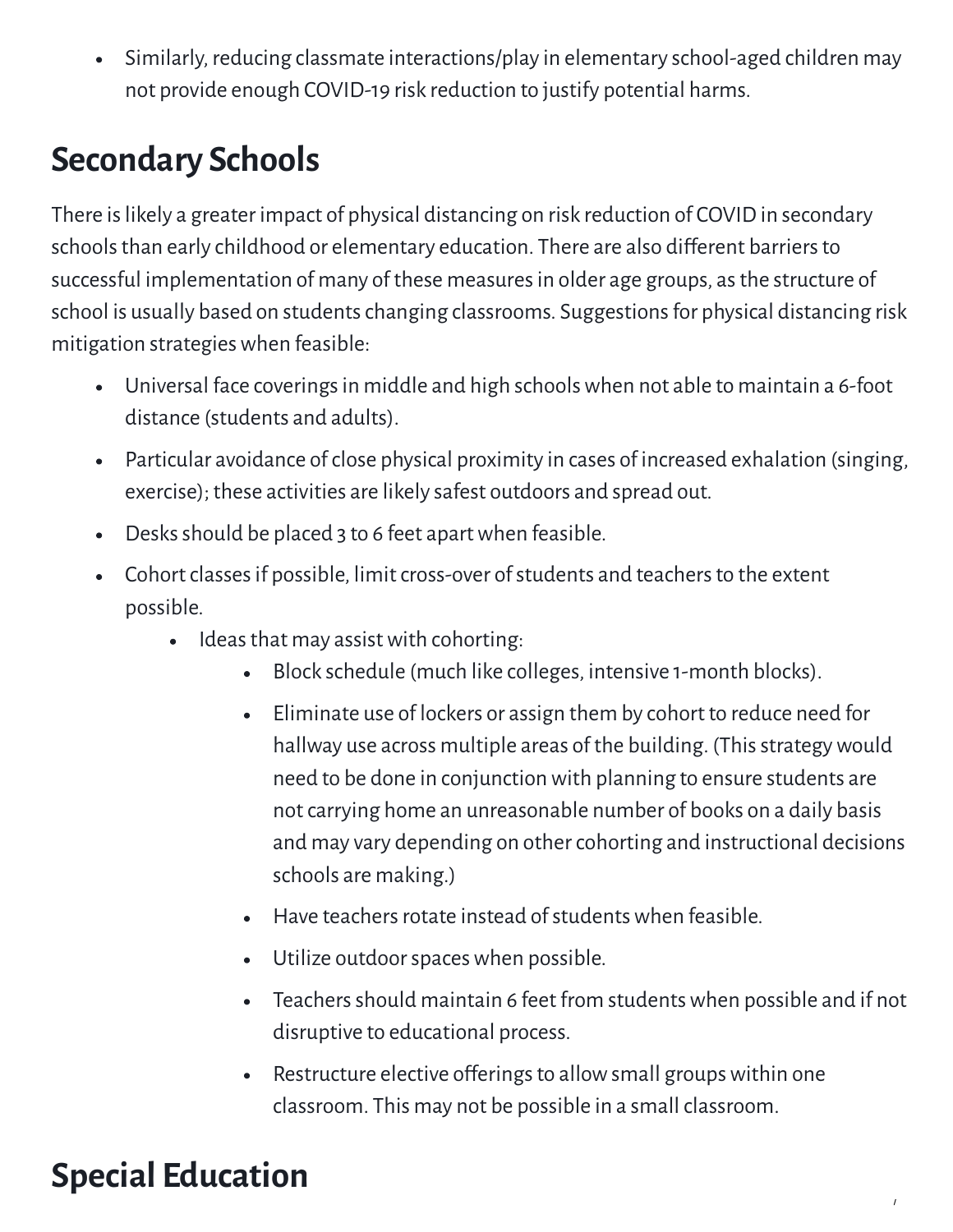Every child and adolescentwith a disability is entitled to a free and appropriate education and is entitled to special education services based on their individualized education program (IEP). Students receiving special education services may be more negatively affected by distancelearning and may be disproportionately impacted by interruptions in regular education. It may not be feasible, depending on the needs of the individual child and adolescent, to adhere both to distancing guidelines and the criteria outlined in a specific IEP. Attempts to meet physical distancing guidelines should meet the needs of the individual child and may require creative solutions, often on a case-by-case basis.

## **PhysicalDistancing in Specific Enclosed Spaces**

### **Bussing**

- Encourage alternative modes of transportation forstudentswho have other options.  $\bullet$
- Ideally, for students riding the bus, symptom screening would be performed prior to  $\bullet$ being dropped off at the bus. Having bus drivers or monitors perform these screenings is problematic, as they may face a situation in which a student screens positive yet the parent has left, and the driver would be faced with leaving the student alone or allowing the student on the bus.
- Assigned seating; if possible, assign seats by cohort (same students sit together each day).
- Tape marks showing students where to sit.  $\bullet$
- When a 6-foot distance cannot be maintained between students, face coverings should beworn.
- Drivers should be a minimum of 6 feet from students; driver must wear face covering;  $\bullet$ consider physical barrier for driver (eg, plexiglass).
- Minimize number of people on the bus at one time within reason.  $\bullet$
- Adults who do not need to be on the bus should not be on the bus.
- Have windows open if weather allows.  $\bullet$

### **Hallways**

- Consider creating one-way hallways to reduce close contact.  $\bullet$
- Place physical guides, such as tape, on floors or sidewalks to create one-way routes.  $\bullet$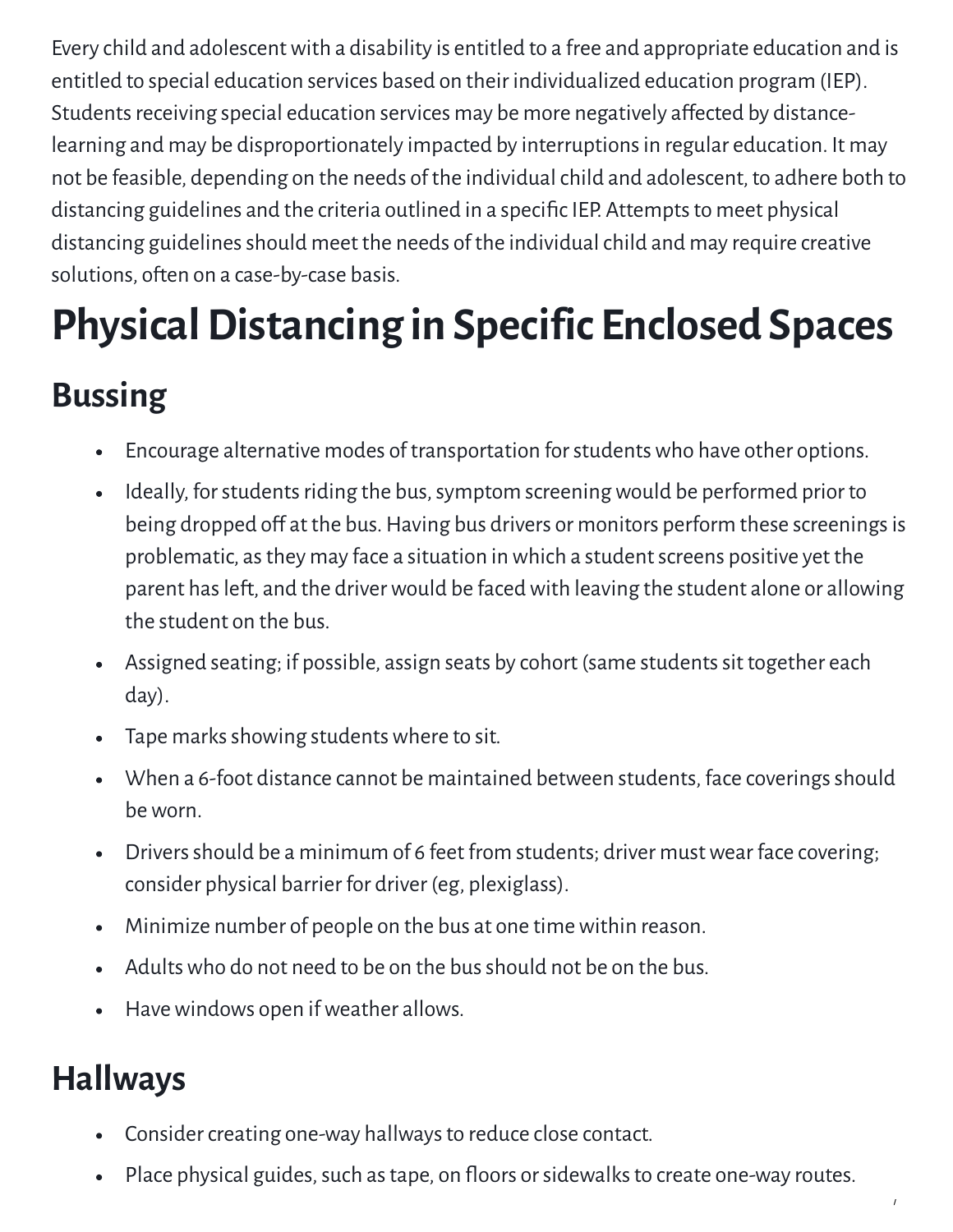- Where feasible, keep students in the classroom and rotate teachers instead.  $\bullet$
- Stagger class periods by cohorts for movement between classrooms if students must  $\bullet$ move between classrooms to limit the number of students in the hallway when changing classrooms.
- Assign lockers by cohort or eliminate lockers altogether.  $\bullet$

### **Playgrounds**

Enforcing physical distancing in an outside playground is difficult and may not be the most effective method of risk mitigation. Emphasis should be placed on cohorting students and limiting the size of groups participating in playground time. Outdoor transmission of virus is known to be much lower than indoor transmission.

### **Meals/Cafeteria**

School meals play an important part in addressing food security forchildren and adolescents. Decisions about howto serve meals must take into account the fact that in many communities there may be more students eligible for free and reduced mealsthan prior to the pandemic.

- Consider having students cohorted, potentially in their classrooms, especially if students remain in their classroom throughout the day.
- Create separate lunch periods to minimize the number of students in the cafeteria at one time.
- Utilize additional spaces for lunch/break times.  $\bullet$
- Utilize outdoorspaceswhen possible.  $\bullet$
- Create an environment that is as safe as possible from exposure to food allergens.  $\bullet$
- Wash hands or use hand sanitizer before and after eating.

# **Cleaning and Disinfection**

The main mode of COVID-19 spread is from person to person, primarily via droplet transmission. For this reason, strategies for infection prevention should center around this form of spread, including physical distancing, face coverings, and hand hygiene. Given the challenges that may exist in children and adolescents in effectively adhering to recommendations, it is critical staff are setting a good example for students by modeling behaviors around physical distancing, face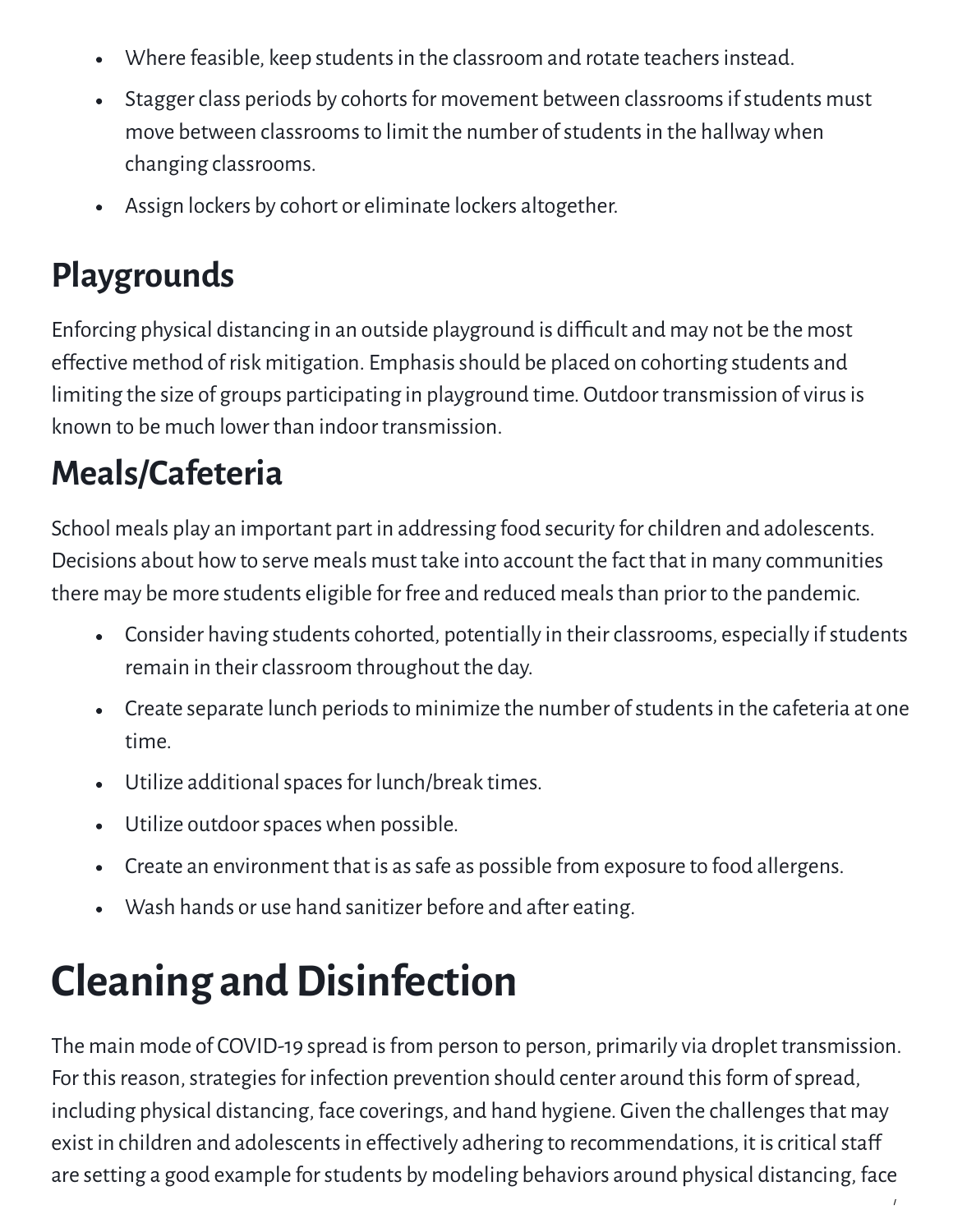coverings and hand hygiene. Infection via aerosols and fomites is less likely. However, because the virus may survive in certain surfaces for some time, it is possible to get infected after touching a virus contaminated surface and then touching the mouth, eyes, or nose. Frequent handwashing as a modality of containment is vital.

Cleaning should be performed per established protocolsfollowed by disinfectionwhen appropriate. Normal cleaning with soap and water decreases the viral load and optimizes the efficacy of disinfectants. When using disinfectants, the manufacturers' instructions must be followed, including duration of dwell time, use of personal protective equipment (PPE), if indicated, and proper ventilation. The use of EPA approved disinfectants against COVID-19 is recommended (EPA List N). When possible, only products labeled as safe for humans and the environment (eg, Safer or Designed for the Environment), containing active ingredients such as hydrogen peroxide, ethanol, citric acid, should be selected from this list, because they are less toxic, are not strong respiratory irritants or asthma triggers, and have no known carcinogenic, reproductive, or developmental efects.

When EPA-approved disinfectants are not available, alternative disinfectants such as diluted bleach or 70% alcohol solutions can be used. Children should not be present when disinfectants are in use and should not participate in disinfecting activities. Most of these products are notsafe for use by children,whose "hand-to-mouth" behaviors and frequent touching of their face and eyes put them at higher risk for toxic exposures. If disinfection is neededwhile children are in the classroom, adequate ventilation should be in place and nonirritating products should be used. Disinfectants such as bleach and those containing quaternary ammonium compounds or "Quats" should not be used when children and adolescents are present, because these are known respiratory irritants.

In general, elimination of high-touch surfaces is preferable to frequent cleaning. For example, classroom doors can be left open rather than having students open the door when entering and leaving the classroom or the door can be closed once all students have entered followed by hand sanitizing. As part of increasing social distance between students and surfaces requiring regular cleaning, schools could also consider eliminating the use of lockers, particularly if they are located in shared spaces or hallways, making physical distancing more challenging. Ifschools decide to use this strategy, it should be done within the context of ensuring that students are not forced to transport unreasonable numbers of books back and forth from school on a regular basis.

When elimination is not possible, surfaces that are used frequently, such a drinking fountains, door handles, sinks and faucet handles, etc, should be cleaned and disinfected at least daily and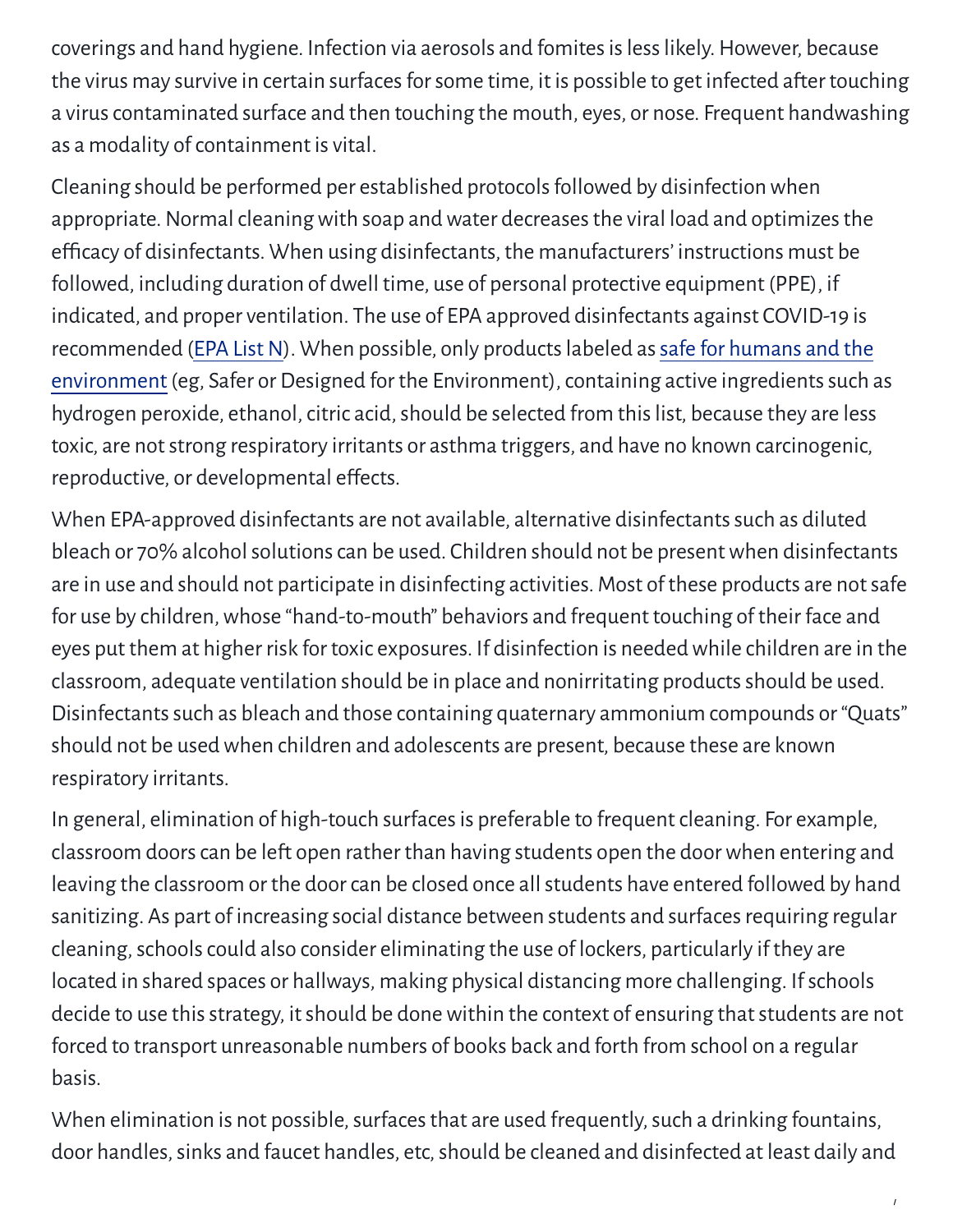as often as possible. Bathrooms, in particular, should receive frequent cleaning and disinfection. Shared equipment including computer equipment, keyboards, artsupplies, and play or gym equipments should also be disinfected frequently. Hand washing should be promoted before and after touching shared equipment. Computer keyboard covers can be used to facilitate cleaning between users. Routine cleaning [practices](https://www.cdc.gov/coronavirus/2019-ncov/community/reopen-guidance.html) should be used for indoor areas that have not been used for 7 or more days or outdoor equipment. Surfaces that are not high touch, such as bookcases, cabinets, wall boards, or drapes should be cleaned following standard protocol. The same applies to floors or carpeted areas.

Outdoor playgrounds/natural play areas only need routine maintenance, and hand hygiene should be emphasized before and after use of these spaces. Outdoor play equipment with hightouch surfaces, such as railings, handles, etc, should be cleaned and disinfected regularly if used continuously.

UV light kills viruses and bacteria and is used in some controlled settings as a germicide. UV light-emitting devices should not be used in the school setting, because they are not safe for children and adults and can cause skin and eye damage.

# **Testing and Screening**

Virologic testing is an important part of the overall public health strategy to limit the spread of COVID-19. Virologic testing detects the viral RNA from a respiratory (usually nasal) swab specimen. Testing all students for acute SARS-CoV-2 infection prior to the start of school is not feasible in most settings at this time. Even in places where this is possible, it is not clear that such testing would reduce the likelihood of spread within schools. It is important to recognize that virologic testing only shows whether a person is infected at that specific moment in time. It is also possible that the nasal swab virologic test result can be negative during the early incubation period of the infection. So, although a negative virologic test result is reassuring, it does not mean that the student or school staff member is not going to subsequently develop COVID-19. Stated another way, a student who is negative for COVID 19 on the first day of school may not remain negative throughout the school year.

If a student or school staff member has a known exposure to COVID-19 (eg, a household member with laboratory-confirmed SARS-CoV-2 infection or illness consistent with COVID-19) or has COVID-19 symptoms, having a negative virologic test result, according to CDC [guidelines,](https://www.cdc.gov/coronavirus/2019-ncov/hcp/clinical-criteria.html) may be warranted for local health authorities to make recommendations regarding contact tracing and/ or school exclusion or school closure.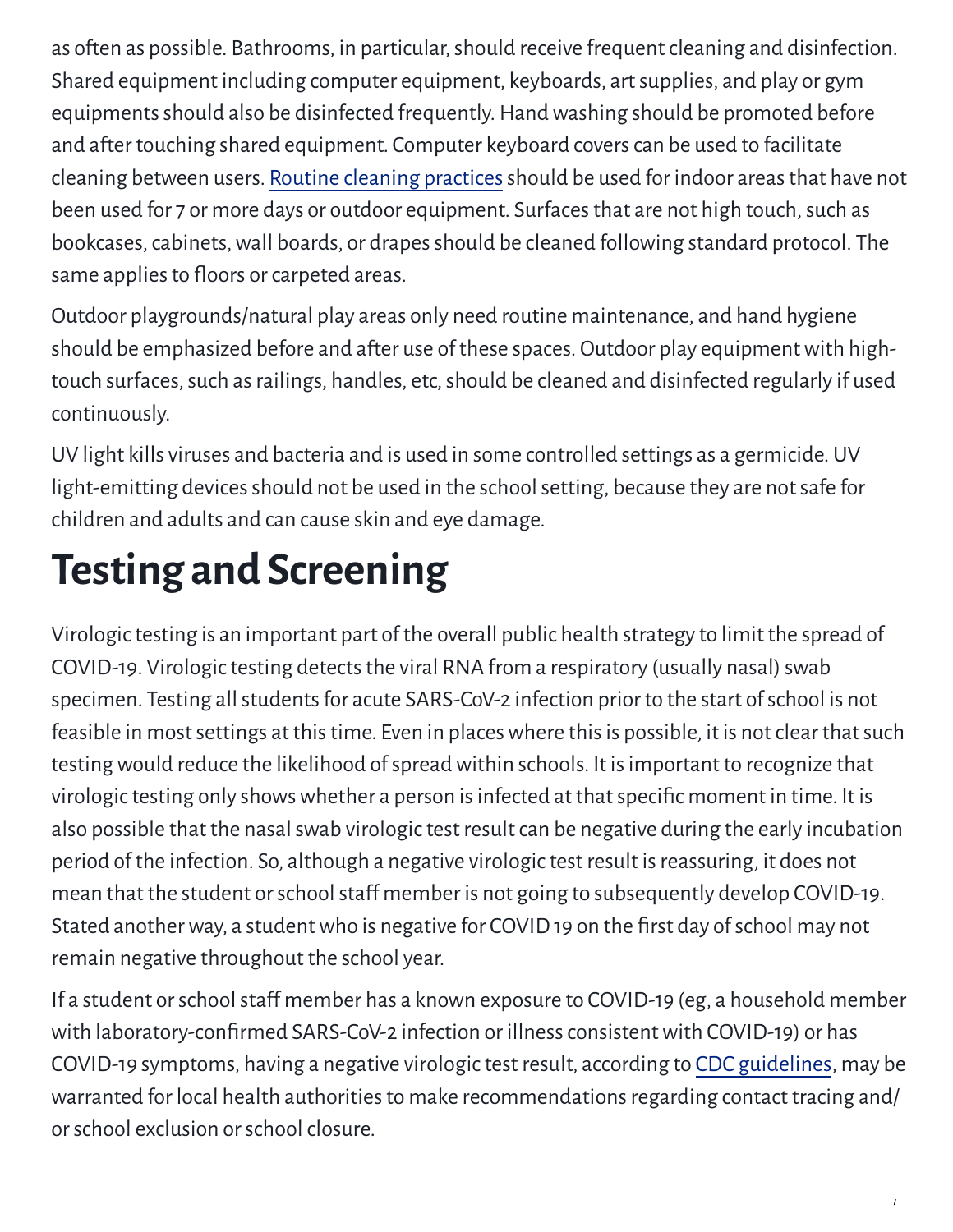The other type of testing is serologic blood testing for antibodies to SARS-CoV-2. At the current time, serologic testing should not be used for individual decision-making and has no place in considerations for entrance to or exclusion from school. CDC [guidance](https://www.cdc.gov/coronavirus/2019-ncov/lab/resources/antibody-tests-guidelines.html#anchor_1590264273029) regarding antibody testing for COVID-19 is that serologic test results should not be used to make decisions about grouping people residing in or being admitted to congregate settings, such as schools, dormitories, or correctional facilities. Additionally, serologic test results should not be used to make decisions about returning people to the workplace. The CDC states that serologic testing should not be used to determine immune status in individuals until the presence, durability, and duration of immunity is established. The AAP recommends this guidance be applied to school settings as well.

Schools should have a policy regarding symptom screening and what to do if a student or school staff member becomes sick with COVID-19 symptoms. Temperature checks and symptom screening are a frequent part of many reopening processes to identify symptomatic persons to exclude them from entering buildings and business establishments. The list of symptoms of COVID-19 infection has grown since the start of the pandemic and the manifestations of COVID-19 infection in children, although similar, is oten not the same asthat for adults. **School policies regarding temperature screening and temperature checks must balance the practicality of performing these screening proceduresforlarge numbers ofstudents and stafwith the information known about howchildren manifest COVID-19 infection,the risk oftransmission in schools, and the possible lost instructional time to conduct the screenings. Schools should** develop plans for rapid response to a student or staff member with fever who is in the school regardless of the implementation of temperature checks orsymptom screening prior to entering the school building. In many cases, it will not be practical for temperature checks to be performed prior to students arriving atschool. **Parentsshould be instructed to keep theirchild** at home if they are ill. Any student or staff member with a fever of 100.4 degrees or greater or symptoms of possible COVID-19 virus infection should not be present in school.

In lieu of temperature checks and symptom screening being performed ater arrival to school, **methodsto allowparentreport oftemperature checks done at home may be considered.** Resources and time may necessitate this strategy at most schools. The epidemiology of disease in children along with evidence of the utility of temperature screenings in health systems may further justify this approach. Procedures using texting apps, phone systems, or online reporting rely on parent report and may be most practical but possibly unreliable, depending on individual family's ability to use these communication processes, especially if not made available in their primary language. Although imperfect, these processes may be most practical and likely to identify the most ill children who should not be in school. School nurses or nurse aides should be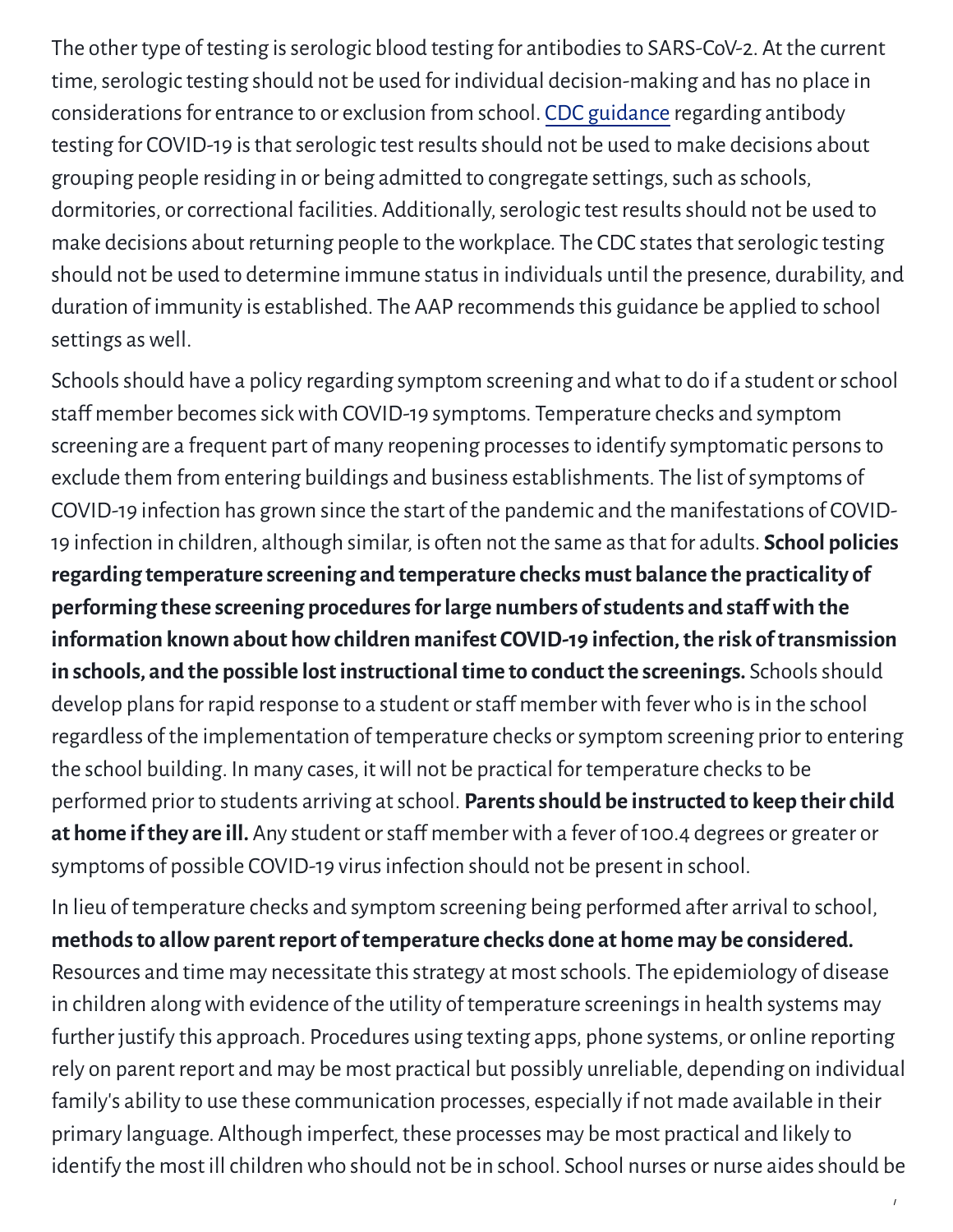equipped to measure temperatures for any student or staff member who may become ill during the school day and should have an identified area to separate or isolate students who may have COVID-19 symptoms.

COVID-19 infection manifests similarly to other respiratory illness in children. Although children manifest many of the same symptoms of COVID-19 infection as adults, some differences are noteworthy. [According](https://www.cdc.gov/coronavirus/2019-ncov/hcp/pediatric-hcp.html) to the CDC, children may be less likely to have fever, may be less likely to present with fever as an initial symptom, and may have only gastrointestinal tract symptoms. A student or staff member excluded because of symptoms of COVID-19 should be encouraged to contact their health care provider to discuss testing and medical care. In the absence of testing, students or staff should follow local health department guidance for exclusion.

### **Face Coverings and PPE**

Cloth face coverings protect others if the wearer is infected with SARS CoV-2 and is not aware. Cloth masks may offer some level of protection for the wearer. Evidence continues to mount on the importance of universal face coverings in interrupting the spread of SARS-CoV-2. Although ideal, universal face covering use is not always possible in the school setting for many reasons. Some students, or staff, may be unable to safely wear a cloth face covering because of certain medical conditions (eg, developmental, respiratory, tactile aversion, or other conditions) or may be uncomfortable, making the consistent use of cloth face coverings throughout the day challenging. For individuals who have difficulty with wearing a cloth face covering and it is not medically contraindicated to wear a face covering, behavior techniques and social skills stories(see resource section)can be used to assist in adapting towearing a face covering. When developing policy regarding the use of cloth face coverings by students or school staff, school districts and health advisors should consider whether the use of cloth face coverings is developmentally appropriate and feasible andwhether the policy can be instituted safely. If not developmentally feasible, which may be the case for younger students, and cannot be done safely (eg, the face covering makes wearers touch their face more than they otherwise would), schools may choose to not require their use when physical distancing measures can be effectively implemented. School staff and older students (middle or high school) may be able to wear cloth face coverings safely and consistently and should be encouraged to do so. Children under 2 years and anyone who has trouble breathing or is unconscious, incapacitated, or otherwise unable to remove a face covering without assistance should not wear cloth face coverings.

For certain populations, the use of cloth face coverings by teachers may impede the education process. These include students who are deaf or hard of hearing, students receiving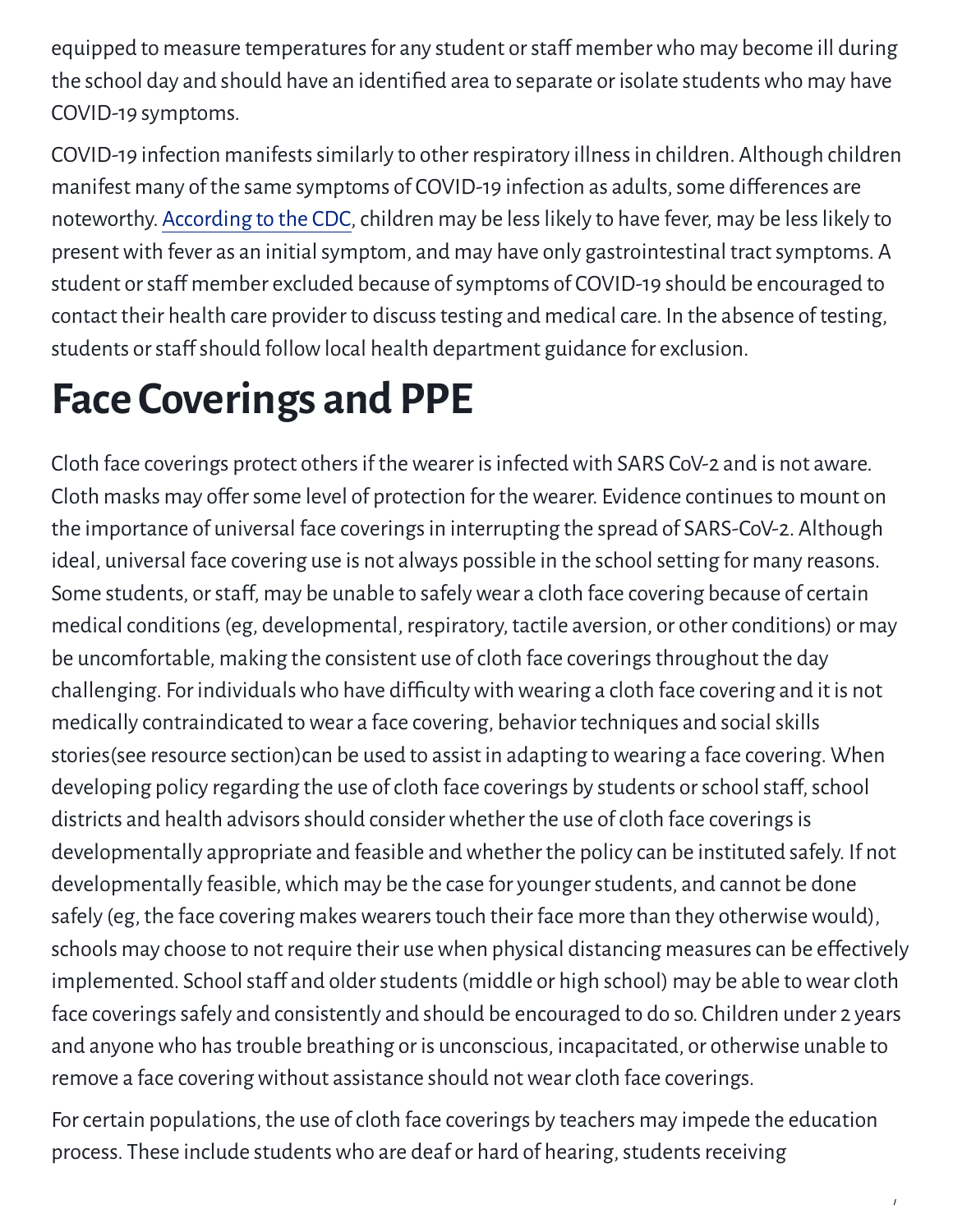speech/language services, young students in early education programs, and English-language learners. Although there are products (eg, face coverings with clear panels in the front) to facilitate their use among these populations, these may not be available in all settings.

Students and families should be taught how to properly wear (cover nose and mouth) a cloth face covering, to maintain hand hygiene when removing for meals and physical activity, and for replacing and maintaining (washing regularly) a cloth face covering.

School health staff should be provided with appropriate medical PPE to use in health suites. This PPE should include N95 masks, surgical masks, gloves, disposable gowns, and face shields or other eye protection. School health staff should be aware of the CDC guidance on infection control measures. Asthma treatments using [inhalerswith](https://www.cdc.gov/coronavirus/2019-ncov/hcp/infection-control-faq.html#asymptomatic) spacers are preferred over nebulizer treatments whenever possible. The CDC [recommends](https://www.cdc.gov/coronavirus/2019-ncov/community/schools-childcare/schools-faq.html) that nebulizer treatments at school should be reserved for children who cannot use or do not have access to an inhaler (with spacer or spacer with mask). Schools should work with families and health care providers to assist with obtaining an inhaler for students with limited access. In addition, schools should work to develop and implement asthma action plans, which may include directly observed controller medication administration in schools to promote optimal asthma control. If required while waiting for a student to be picked up to go home or for emergency personnel to arrive, when using nebulizer or a peak flow meter, school health staff should wear gloves, an N95 [facemask](https://www.cdc.gov/coronavirus/2019-ncov/hcp/using-ppe.html), and eye protection. Staff should be trained on proper donning and doffing procedures and follow the CDC guidance regarding precautionswhen performing [aerosol-generating](https://www.cdc.gov/coronavirus/2019-ncov/hcp/infection-control-recommendations.html#take_precautions) procedures. Nebulizer treatments should be performed in a space that limits exposure to others and with minimal staff present. Rooms should be well ventilated or treatments should be performed outside. Ater the use of the nebulizer, the [room should](https://www.cdc.gov/coronavirus/2019-ncov/community/cleaning-disinfecting-decision-tool.html) undergo routine cleaning and disinfection.

School staff working with students who are unable to wear a cloth face covering and who must be in close proximity to them should ideally wear N95 masks. When access to N95 masks is limited, a surgical mask in combination with a face shield should be used. Face shields or other forms of eye protection should also be used when working with students unable to manage secretions.

### **On-site School Based Health Services**

On-site school health services should be supported if available, to complement the pediatric medical home and to provide pediatric acute and chronic care. Collaboration with school [nurses](https://www.nasn.org/nasn/nasn-resources/practice-topics/covid19) will be essential, and school districts should involve School Health Services staff early in the planning phase for reopening and considercollaborative strategiesthat address and prioritize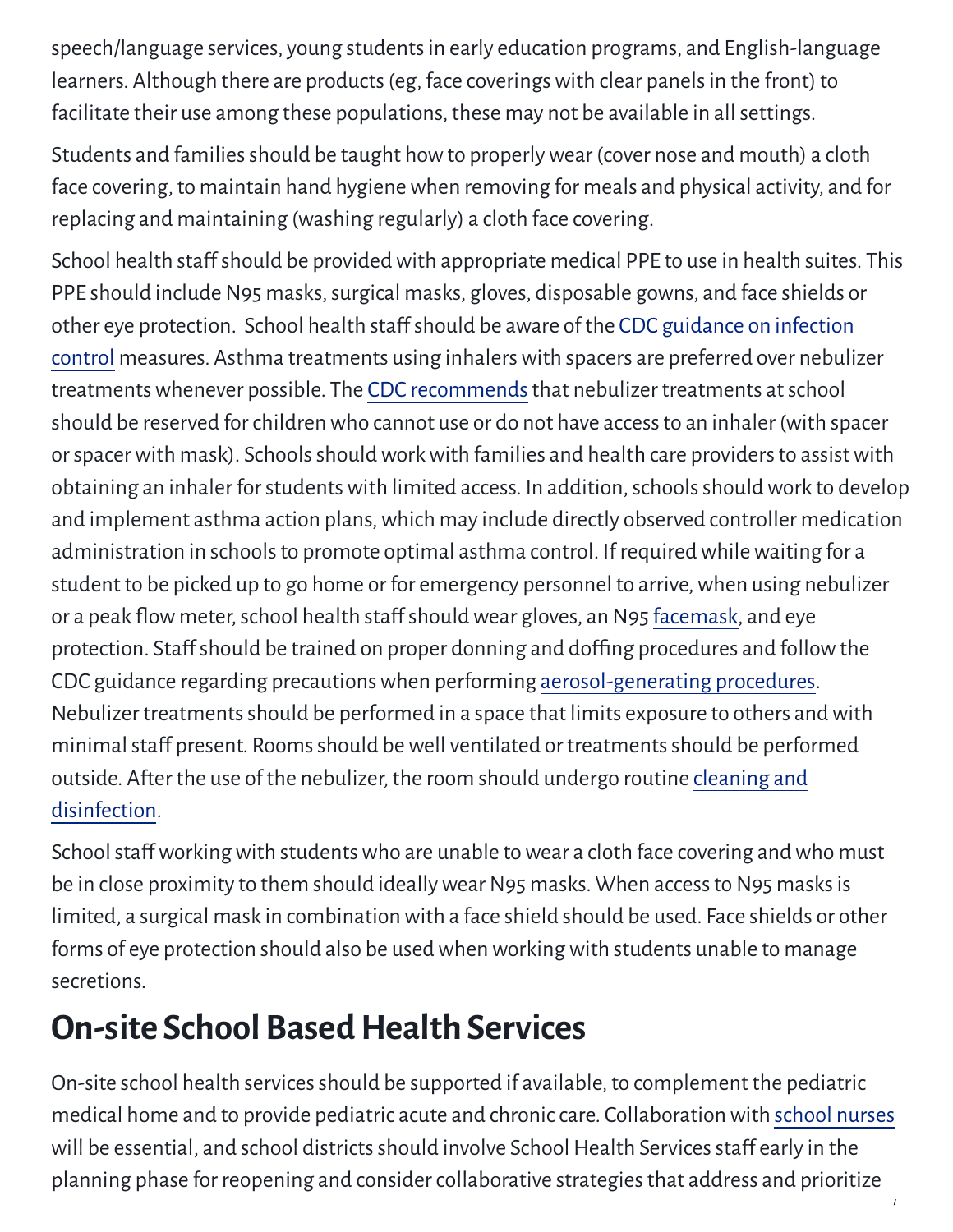immunizations and other needed health services for students, including behavioral health and reproductive health services.

### **Education**

The impacts of lost instructional time and social emotional development on children and adolescents should be anticipated, and schools will need to be prepared to adjust curricula and instructional practices accordingly without the expectation that all lost academic progress can be caught up. Plans to make up for lost academic progress because ofschool closures and distress associated with the pandemic should be balanced by a recognition of the likely continued distress of educators and students that will persist when schools reopen. If the academic expectations are unrealistic, school will likely become a source of further distress for students (and educators) at a time when they need additional support. It is also critical to maintain a balanced curriculum with continued physical education and other learning experiencesrather than an exclusive emphasis on core subject areas.

### **Students With Disabilities**

The impact of loss of instructional time and related services, including mental health services as well as occupational, physical, and speech/language therapy during the period of school closures is significant for students with disabilities. Students with disabilities may also have more difficulty with the social and emotional aspects of transitioning out of and back into the school setting. As schools prepare for reopening, school personnel should develop a plan to ensure a review of each child and adolescent with an IEP to determine the needs for compensatory education to adjust for lost instructional time aswell as other related services. In addition, schools can expect a backlog in evaluations; therefore, plans to prioritize those for new referrals as opposed to re-evaluations will be important. = Many school districts require adequate instructional effort before determining eligibility for special education services. However, virtual instruction or lack of instruction should not be reasons to avoid starting servicessuch as response-to-intervention (RTI) services, even if a final eligibility determination is postponed.

### **Behavioral Health/Emotional Support for Children and Adolescents**

Schools should anticipate and be prepared to address a wide range of mental health needs of children and staff when schools reopen. Preparation for [infection](https://www.cdc.gov/coronavirus/2019-ncov/hcp/infection-control-faq.html#asymptomatic) control is vital and admittedly complex during an evolving pandemic. But the emotional impact of the pandemic, financial/employment concerns, social isolation, and growing concerns about systemic racial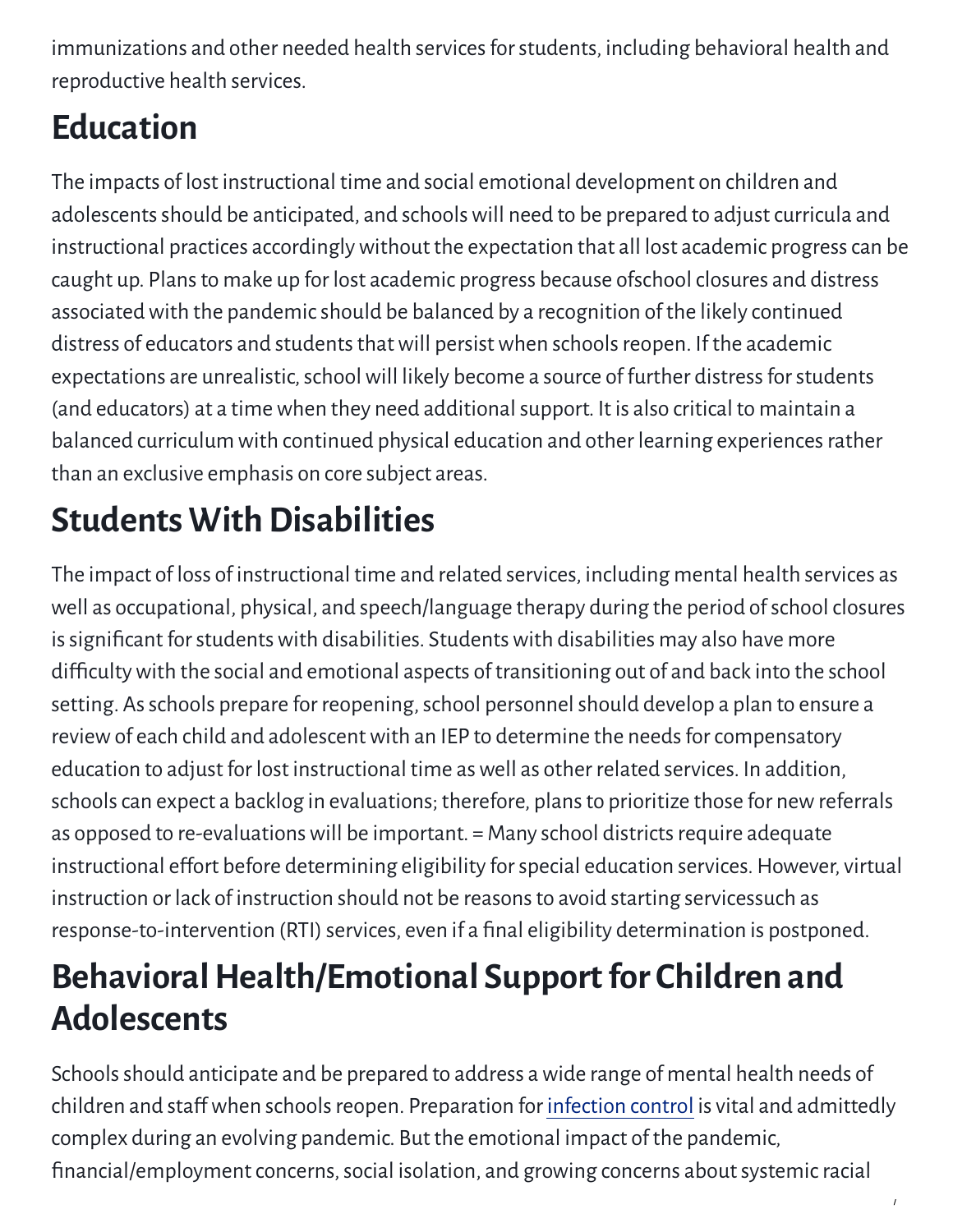inequity — coupled with prolonged limited access to critical school-based mental health services and the support and assistance of school professionals - demands careful attention and planning as well. Schools should be prepared to adopt an approach for mental health support.

Schools should consider providing training to classroom teachers and other educators on how to talk to and support children during and after the COVID-19 pandemic. Students requiring mental health support should be referred to school mental health professionals.

Suicide isthe second leading cause of death among adolescents or youth 10 to 24 years of age in the United States. In the event distance learning is needed, schools should develop mechanisms to evaluate youth remotely if concerns are voiced by educators or family members and should be establishing policies, including referral mechanisms for students believed to be in need of inperson evaluation, even before schools reopen.

School mental health professionals should be involved in shaping messages to students and families about the response to the pandemic. Fear-based messages widely used to encourage strict physical distancing may cause problems when schools reopen, because the risk of exposure to COVID-19 may be mitigated but not eliminated.

When schools do reopen, plans should already be in place for outreach to students who do not return, given the high likelihood of separation anxiety and agoraphobia in students. Students may have difficulty with the social and emotional aspects of transitioning back into the school setting, especially given the unfamiliarity with the changed school environment and experience. Special considerations are warranted for students with pre-existing anxiety, depression, and other mental health conditions; children with a prior history of trauma or loss; and students in early education who may be particularly sensitive to disruptions in routine and caregivers. Students facing other challenges, such as poverty, food insecurity, and homelessness, and those subjected to ongoing racial inequities may benefit from additional support and assistance.

Schools need to incorporate academic accommodations and supports for all students who may still be having difficulty concentrating or learning new information because of stress associated with the pandemic. It is important that schools do not anticipate or attempt to catch up for lost academic time through accelerating curriculum delivery at a time when students and educators may find it difficult to even return to baseline rates. These expectations should be communicated to educators, students, and family members so that school does not become a source of further distress.

/

### **Mental Health of Staff**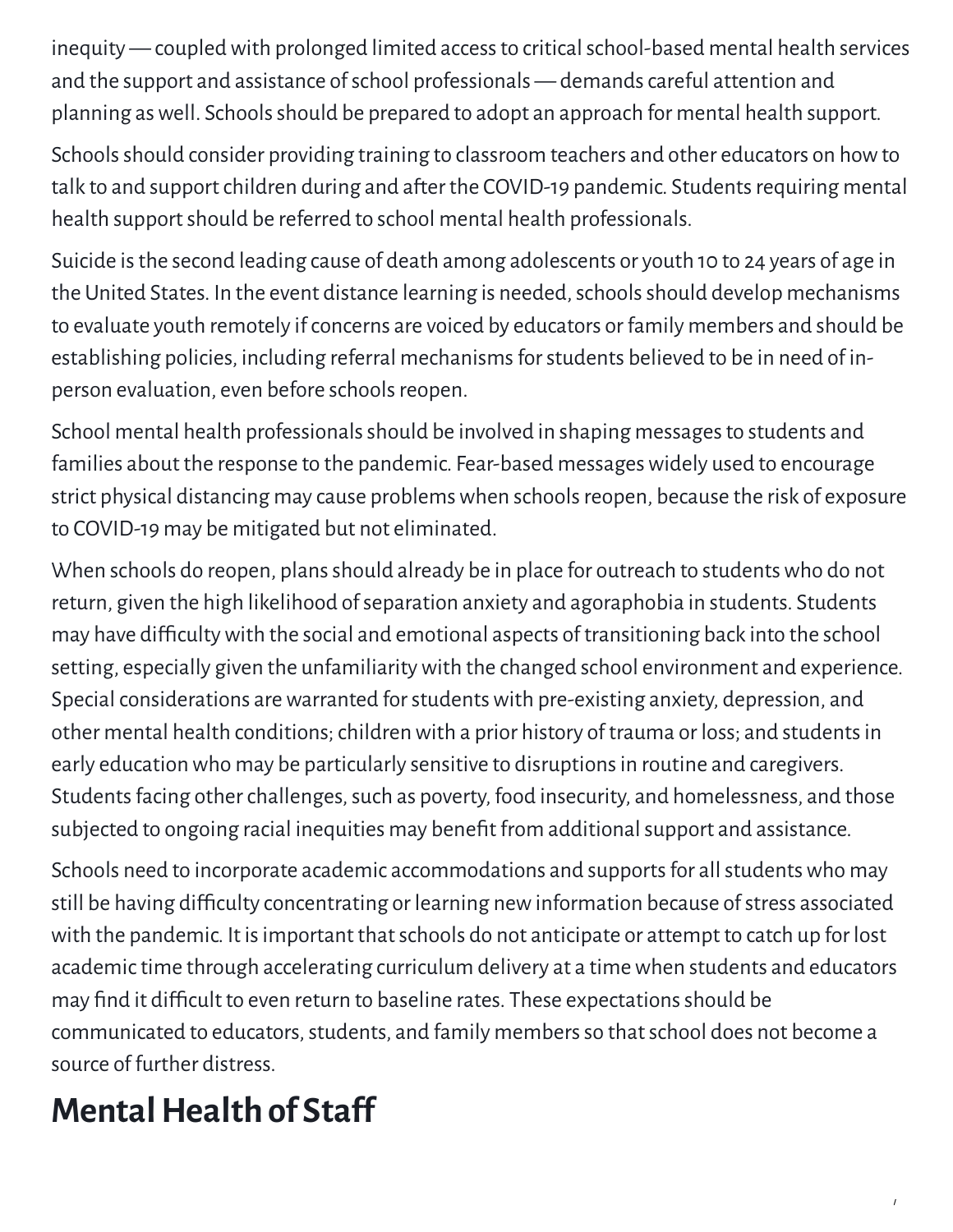The personal impact on educators and other school staff should be recognized. In the same way that students are going to need support to effectively return to school and to be prepared to be ready to process the information they are being taught, teachers cannot be expected to be successful at teaching children without having their mental health needs supported. The strain on teachers this year as they have been asked to teach differently while they support their own needs and those of their families has been significant, and they will be bringing that stress back to school as schools reopen. Resources such as Employee Assistance Programs and other means to provide support and mental health services should be established prior to reopening. The individual needs and concerns of school professionals should be addressed with accommodations made as needed (eg, for a classroom educatorwho is pregnant, has a medical condition that confers a higher risk of serious illness with COVID-19, resides with a family member who is at higher risk, or has a mental health condition that compromises the ability to cope with the additional stress). Although schools should be prepared to be agile to meet evolving needs and respond to increasing knowledge related to the pandemic and may need to institute partial or complete closures when the public health need requires, they should recognize that staff, students, and families will benefit from sufficient time to understand and adjust to changes in routine and practices. During a crisis, people benefit from clear and regular communication from a trusted source of information and the opportunity to dialogue about concerns and needs and feel they are able to contribute in someway to the decision-making process. Change is more difficult in the context of crisis and when predictability is already severely compromised.

### **Food Insecurity**

In 2018,11.8 million children and adolescents(1in 7) in the United Stateslived in a food-insecure household. The coronavirus pandemic has led to increased unemployment and poverty for America's families, which in turn will likely increase even further the number of families who experience food insecurity. School re-entry planning mustconsider the many children and adolescentswho experience food insecurity already (especially at-risk and low-income populations) andwhowill have limited accessto routine mealsthrough the school district if schools remain closed. The short- and long-term effects of food insecurity in children and adolescents are profound. **Plansshould be made priorto the start ofthe school yearfor how students participating in free- and reduced- meal programswillreceive food in the event of a schoolclosure orifthey are excluded from school because ofillness or SARS-CoV-2 infection.**

/

### **Immunizations**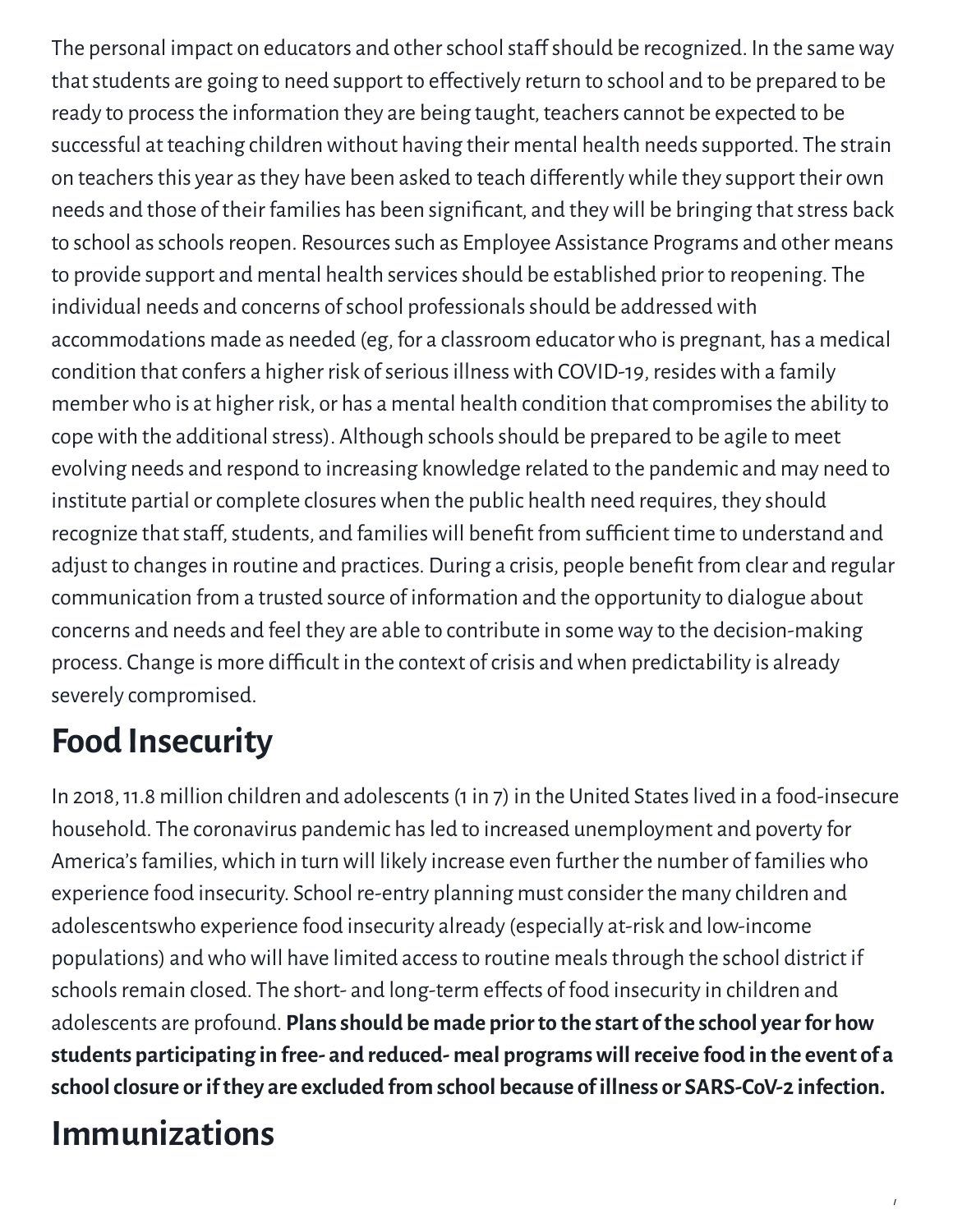Existing school immunization requirements should be maintained and not deferred because of the current pandemic. In addition, although influenza vaccination is generally not required for school attendance, in the coming academic year, it should be highly encouraged for all students. School districts should consider requiring influenza vaccination for all staff members. Pediatricians should work with schools and local public health authorities to promote childhood vaccination messaging well before the start of the school year. It is vital that all children receive recommend vaccinations on time and get caught up if they are behind as a result of the pandemic. The capacity of the health care system to support increased demand for vaccinations should be addressed through a multifaceted collaborative and coordinated approach among all child-serving agencies including schools.

### **OrganizedActivities**

It is likely that sporting events, practices, and conditioning sessions will be limited in many locations. Preparticipation evaluations should be conducted in alignment with the AAP Preparticipation Physical Evaluation Monograph, 5th ed, and state and local guidance.

# **Additional Information**

If you need a print version of this guidance, use the Print icon at the top of the page or download a pdf [here.](https://downloads.aap.org/AAP/PDF/COVID-19%20School%20Re-entry%20Interim%20Guidance%20FINAL%20062520.pdf)

- Information for Parents on HealthyChildren.org: [Returning](https://www.healthychildren.org/English/health-issues/conditions/COVID-19/Pages/Return-to-School-During-COVID-19.aspx) to School During COVID-19  $\bullet$
- Guidance Related to Childcare During [COVID-19](https://services.aap.org/link/9f62bdbb70fb4842be79e8547e09d160.aspx)
- Guidance on Providing Pediatric [Well-Care](https://services.aap.org/link/db4c405dbff949248f11fcb912baf3e8.aspx) During COVID-19  $\bullet$
- List of latest AAP News articles on COVID-19  $\bullet$
- *Pediatrics* COVID-19 [Collection](https://www.aappublications.org/cc/covid-19)  $\bullet$
- COVID-19 Advocacy [Resources](https://services.aap.org/link/e2a5cbd3f49045f69348c159c926f205.aspx)(Login required)  $\bullet$
- Centers for Disease Control and Prevention: Considerations for Schools  $\bullet$
- Centers for Disease Control and [Prevention:](https://www.cdc.gov/coronavirus/2019-ncov/community/schools-childcare/Schools-Decision-Tree.pdf) School Decision Tree  $\bullet$
- Centers for Disease Control and [Prevention:](https://www.cdc.gov/coronavirus/2019-ncov/downloads/php/CDC-Activities-Initiatives-for-COVID-19-Response.pdf) Activities and Initiatives Supporting the  $\bullet$ COVID Response

/

### **Resources**